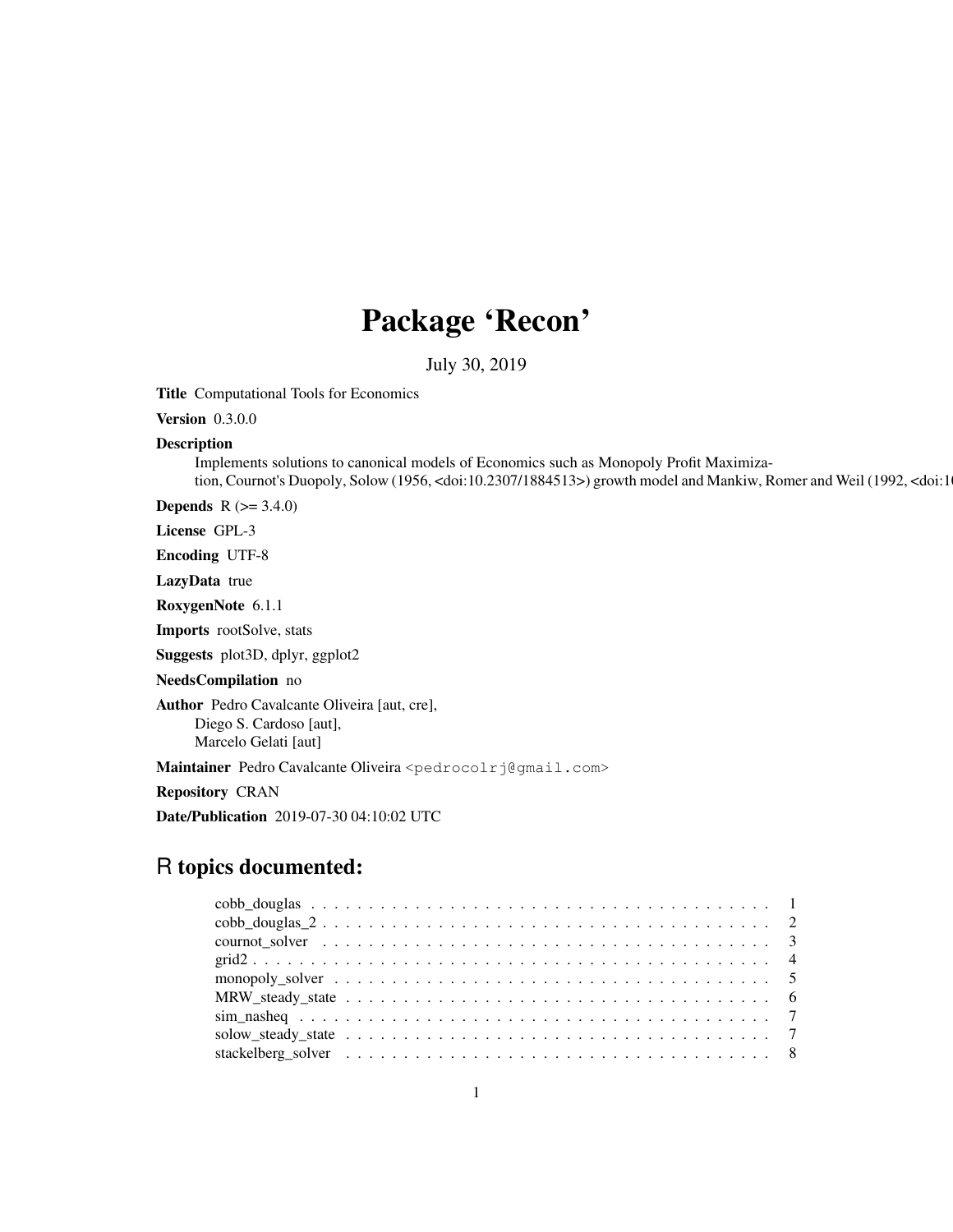#### Description

This function allows you to compute a Cobb-Douglas production/ utility function with n inputs/goods.

## Usage

```
cobb_douglas(I, Elas = rep(1/length(I), times = length(I)), K = 1)
```
#### Arguments

|      | is a vector of inputs                                                                                                                              |
|------|----------------------------------------------------------------------------------------------------------------------------------------------------|
| Elas | is a vector of elasticities, must be the same length as I. Defaults to equal elastic-<br>ities to all inputs, with sum of elasticities equal to 1. |
| K    | is the constant of the model. Defaults to 1.                                                                                                       |

#### Details

cobb\_douglas\_2 computes what - mathematically - is a particular case of this function, but computationally there are differentes. Here, the user must input two vectors, one for elasticies and one for quantities, whereas in cobb\_douglas\_2, the user specifies only quantities and elasticities are taken as parameters.

#### Value

A list with output, function's degree of homogeneity.

#### Author(s)

Pedro Cavalcante Oliveira, Department of Economics, Fluminense Federal University

## Examples

 $I \leftarrow c(3, 4, 5)$ cobb\_douglas(I)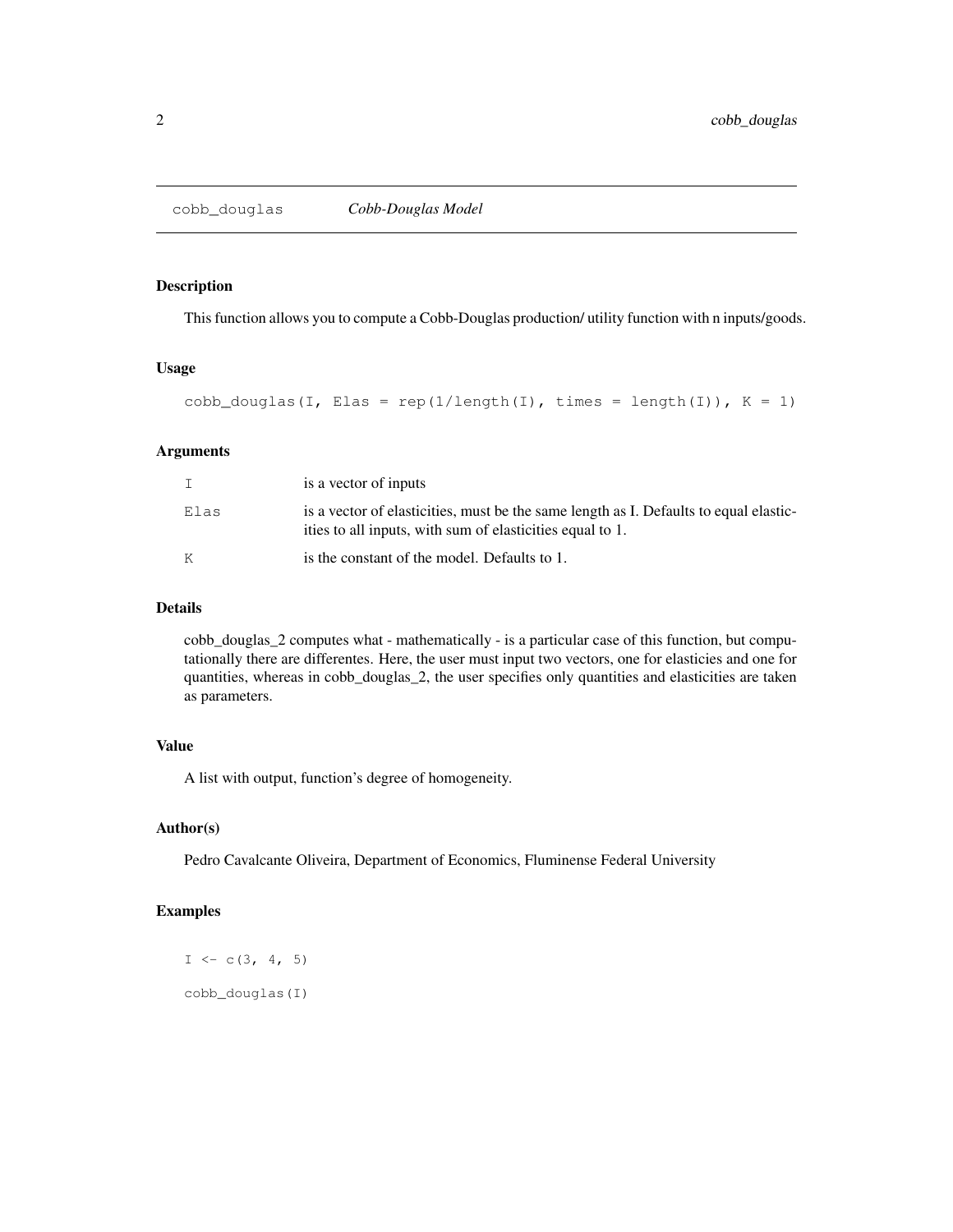## Description

This function allows you to compute a Cobb-Douglas production/ utility function with two inputs/goods.

#### Usage

```
cobb_douglas_2(x, TFP = 1, alpha = 0.5, beta = 1 - alpha)
```
## Arguments

| X     | is a data frame with two columns.                                                                       |
|-------|---------------------------------------------------------------------------------------------------------|
| TFP   | is the constant of the model. Defaults to 1.                                                            |
| alpha | is the first input's elasticity. Defaults to a random number between 0 and 1,<br>rounded to two digits. |
| beta  | is the second input's elasticity. Defaults to 1 - alpha.                                                |

## Value

Returns a list object with compued y and elasticities.

## Author(s)

Pedro Cavalcante Oliveira, Department of Economics, Fluminense Federal University

```
x \leftarrow c(3, 4, 5)y \leftarrow c(1, 4, 2)data \leftarrow data.frame(x = x, y = y)
cobb_douglas_2(data)
```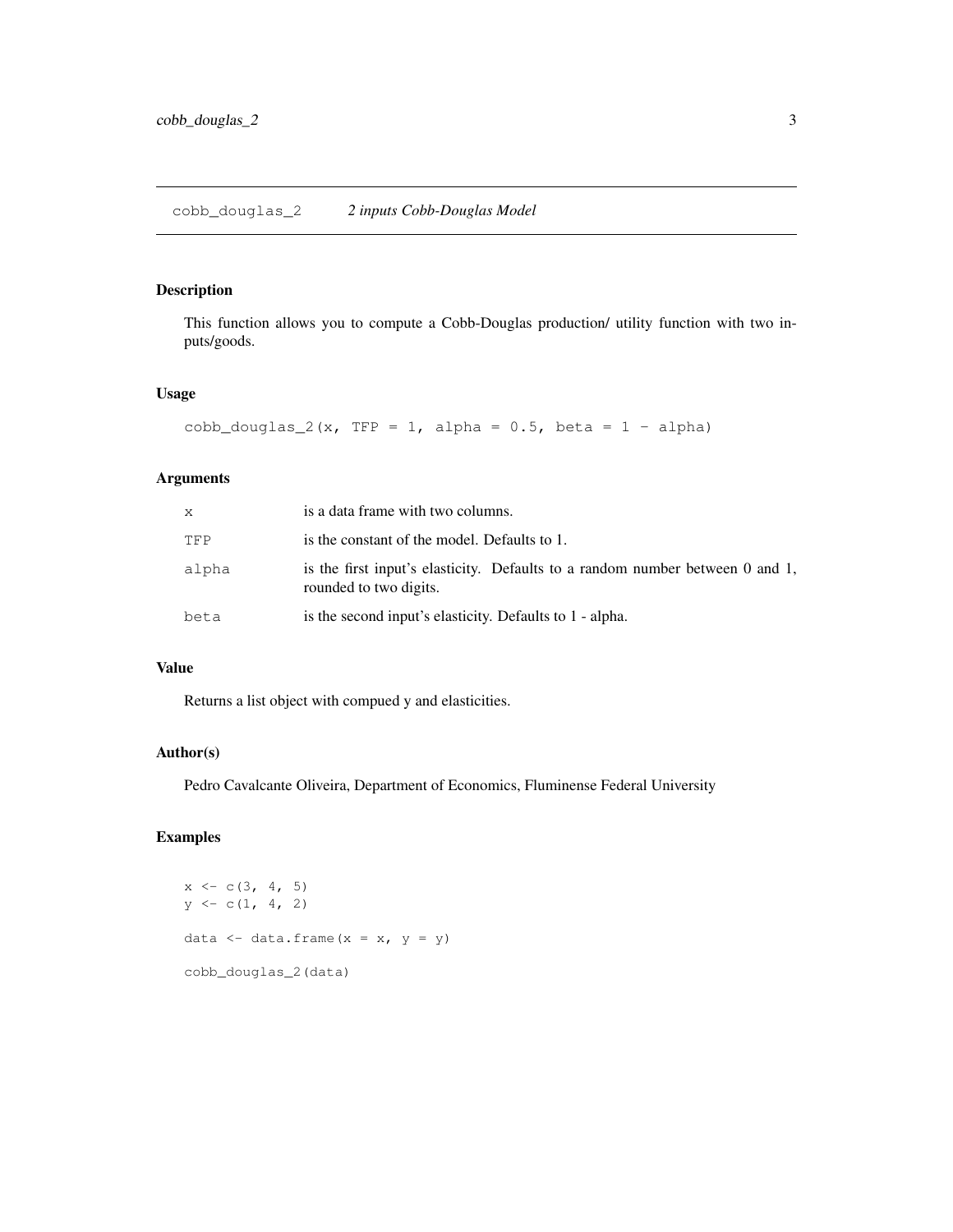cournot\_solver *Cournot Duopoly with numeric solution*

## Description

This function numerically finds the equilibrium in a Cournot duopoly model with quadratic functions. For guaranteed existence of equilibrium, cost parameters should be non-negative.

#### Usage

```
cournot_solver(firm1 = c(0, 1, 0), firm2 = c(0, 1, 0), demand = c(0,
  -1, 0)
```
## Arguments

| firml  | a vector of cost curve coefficients, which must be in order: intercept of firm<br>1's cost function, linear term's parameter of firm 1's cost function and quadratic<br>term's parameter of firm 1's cost function |
|--------|--------------------------------------------------------------------------------------------------------------------------------------------------------------------------------------------------------------------|
| firm2  | a vector of cost curve coefficients, which must be in order: intercept of firm<br>2's cost function, linear term's parameter of firm 2's cost function and quadratic<br>term's parameter of firm 2's cost function |
| demand | a vector of demand curve coefficients, which must be in order: intercept of<br>inverse demand function, linear coefficient, secon degree coefficient                                                               |

#### Value

List with market price, firm output, profits and market share

## Author(s)

Diego S. Cardoso, Dyson School of Applied Economics & Management, Cornell University <mail@diegoscardoso.co

```
d = c(20, -1, 0)cournot_solver(demand = d)
```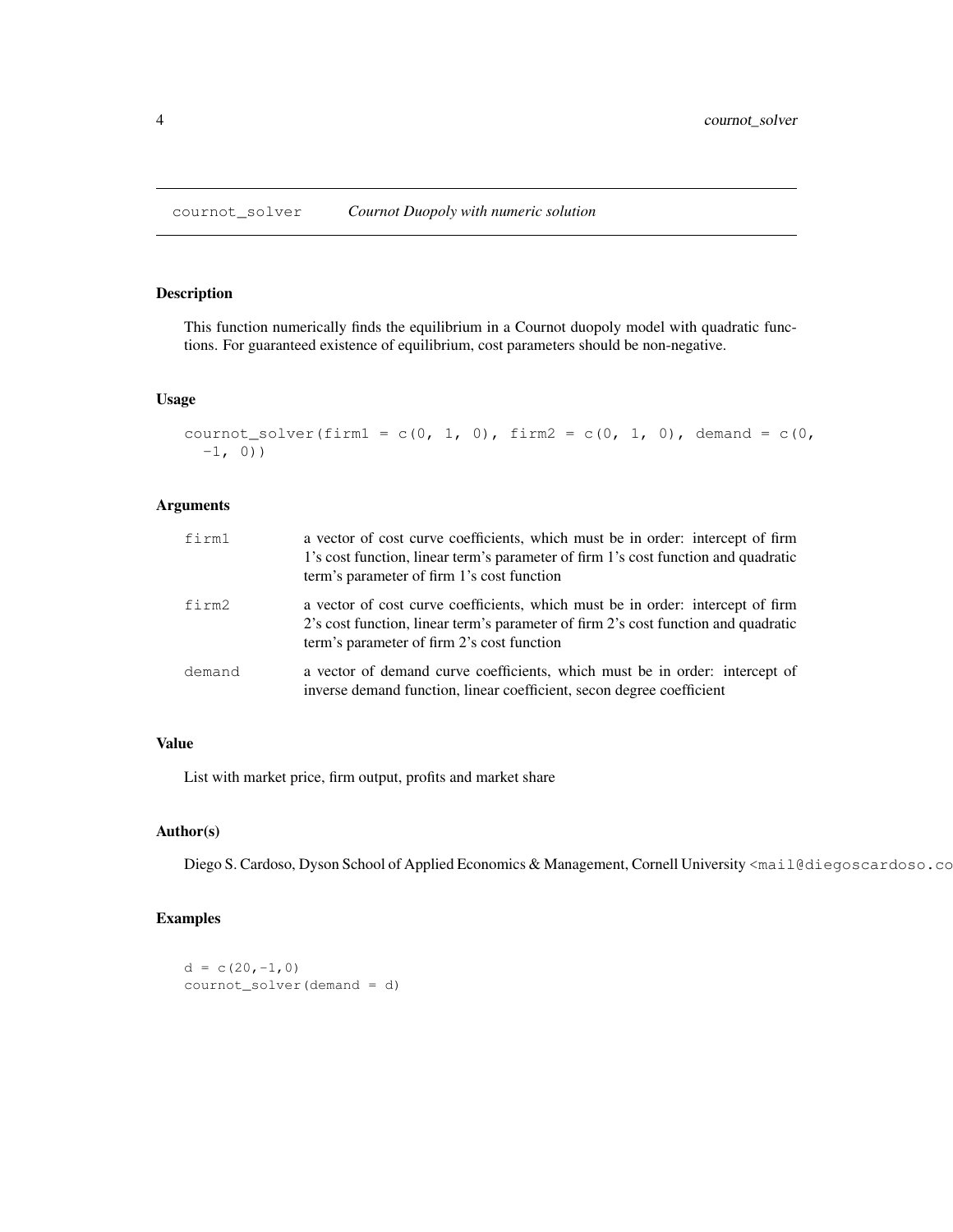## Description

This function creates a grid (more especifically, a 2-cell) of coordinates in R^2. Useful for plotting and generating data points with which to apply some functions.

#### Usage

grid2(a = 0, b = 100, c =  $0.5$ )

#### Arguments

| a  | is the grid's lower bound. Defaults to 0.                  |
|----|------------------------------------------------------------|
| h  | is the grid's upper bound. Defaults to 100.                |
| C. | is the "by" parameter, the grid's density. Defaults to .5. |

## Value

Data Frame with a grid

#### Examples

grid2(a = 0, b = 10, c = .1)

monopoly\_solver *Monopoly Profit Maximization*

#### Description

This function numerically finds the profit-maximizing output for a monopolist with linear and nonlinear cost and demand curves. For guaranteed existence of feasible solution (in which both price and output are positive), a linear demand curve might be necessary.

#### Usage

```
monopoly_solver(cost = c(0, 1, 0), demand = c(0, -1, 0), q0 = 0)
```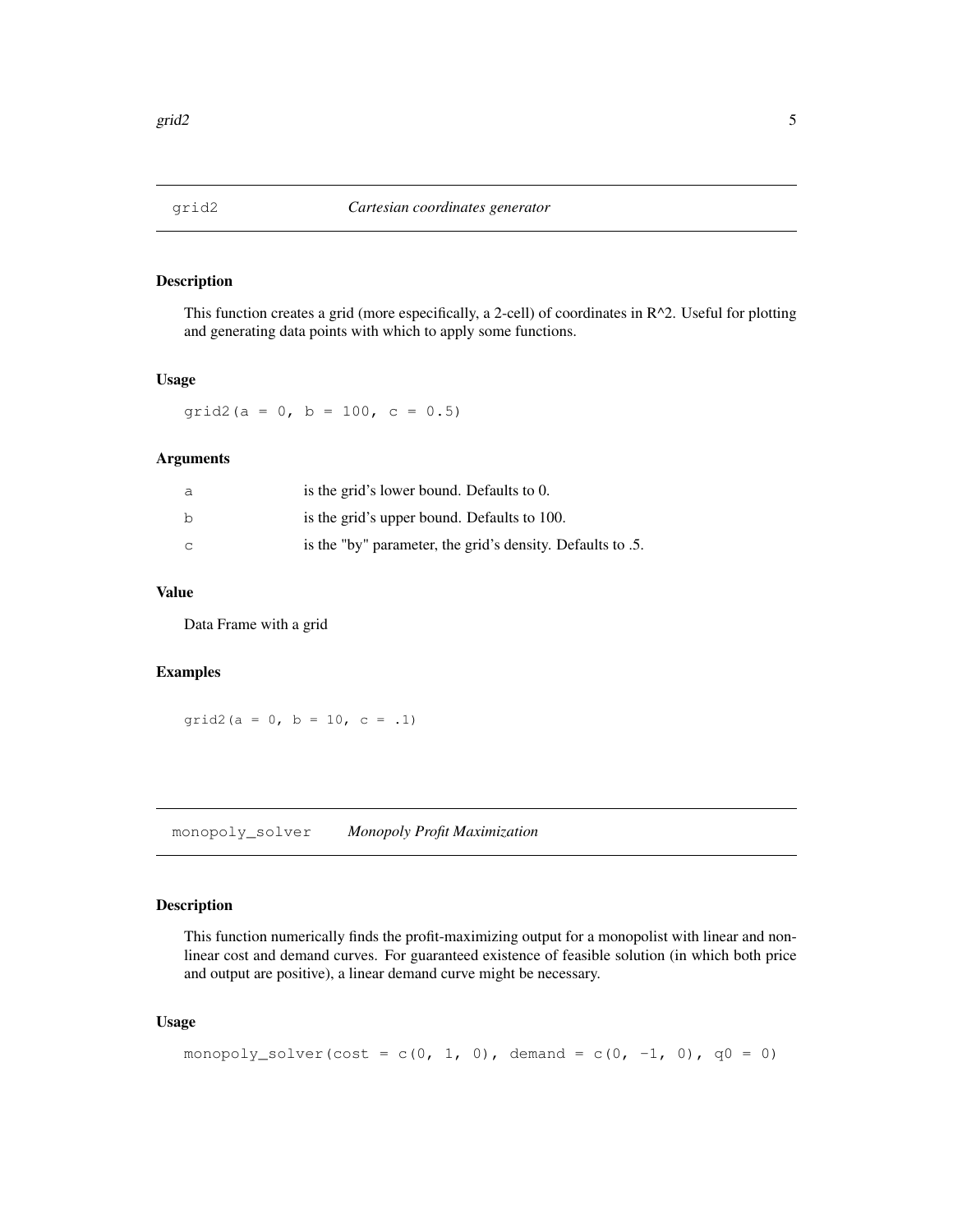#### Arguments

| cost   | a vector of cost curve coefficients, which must be in order: intercept of the<br>cost function, linear term's parameter of the cost function and quadratic term's<br>parameter of the cost function |
|--------|-----------------------------------------------------------------------------------------------------------------------------------------------------------------------------------------------------|
| demand | a vector of demand curve coefficients, which must be in order: intercept of<br>inverse demand function, linear coefficient, secon degree coefficient                                                |
| q0     | Initial guess for monopolist's output. Defaults to 0. Strongly advise not to set<br>this parameter unless you are very aware of what you're doing.                                                  |

## Value

A list with market price, output, profits, markup, profitrate.

#### Author(s)

Pedro Cavalcante Oliveira, Department of Economics, Fluminense Federal University <pedrocolrj@gmail.com>

## Examples

```
c = c(50, 3, 1)p = c(500, -8, -1)monopoly_solver(cost = c, demand = p)
```
MRW\_steady\_state *Mankiw-Romer-Weil Growth Model Steady State*

#### Description

This function computes steady state income, capital and human capital per worker given relevant parameters according to the MRW model.

#### Usage

```
MRW_steady_state(n = 0.01, g = 0.01, alpha = 0.33, beta = 0.33,
  sk = 0.01, sh = 0.01, delta = 0.01, gamma = 0)
```
#### Arguments

| n     | is population growth rate. Defaults to .01.                                                         |
|-------|-----------------------------------------------------------------------------------------------------|
| q     | is the technological growth rate. Defaults to .01.                                                  |
| alpha | is capital-output elasticity. Defaults to .33 as estimated by Mankiw, Romer and<br>Weil.            |
| beta  | is the human capital-output elasciticy. Defatults to .33 as estimated by Mankiw.<br>Romer and Weil. |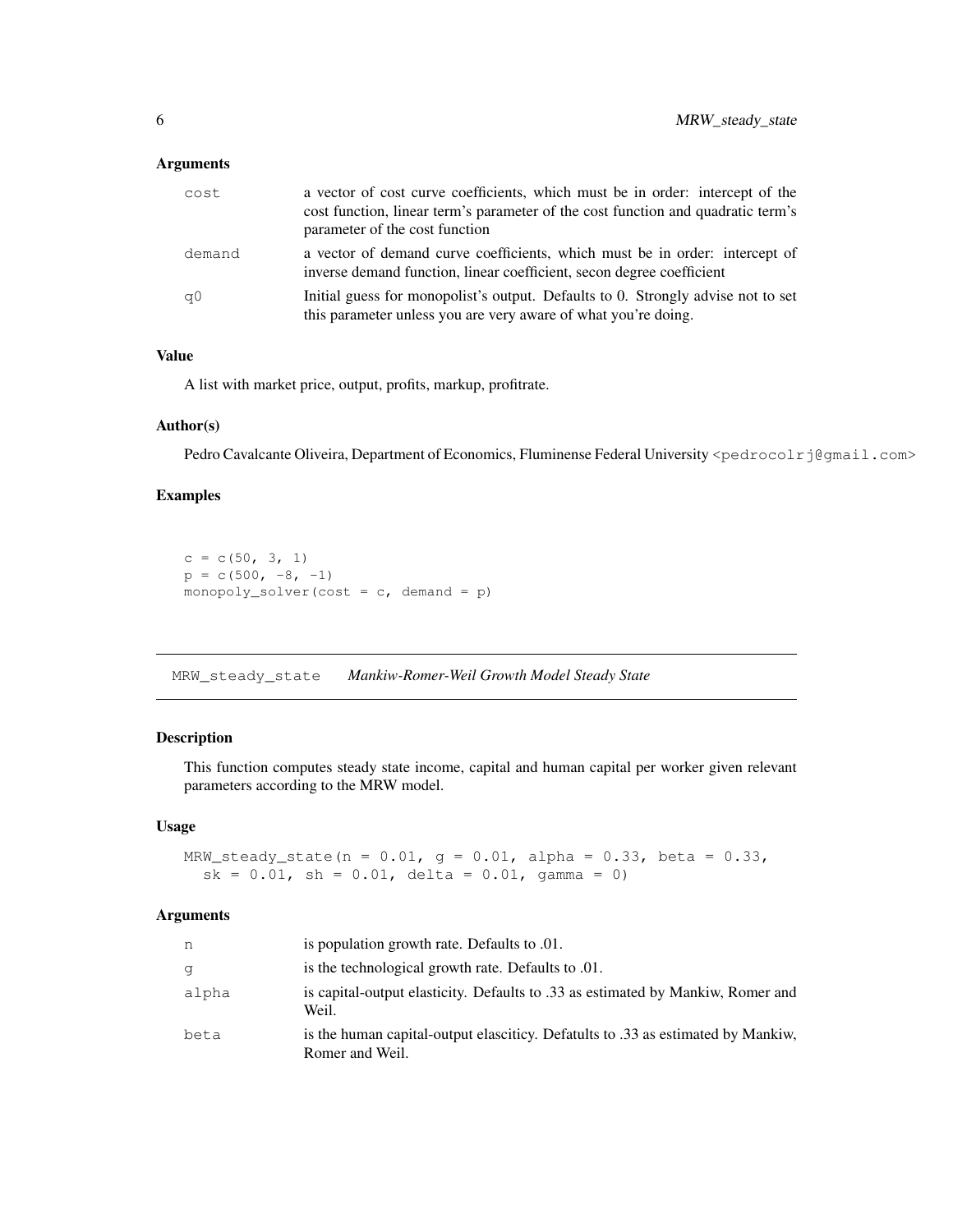## sim\_nasheq 7

| sk    | is the savings rate devoted to physical capital. Defaults to .01.    |
|-------|----------------------------------------------------------------------|
| sh    | is the savings rate devoted to human capital. Defaults to 0.1.       |
| delta | is the physical capital stock's depreciation rate. Defaults to 0.01. |
| qamma | is the human capital stock's depreciation rate. Defaults to 0.       |

## Value

List with steady state capital, human capital and income per capita

#### Author(s)

Pedro Cavalcante Oliveira, Department of Economics, Fluminense Federal University

#### Examples

MRW\_steady\_state(gamma = .005)

#### sim\_nasheq *Simultaneous Games Strategies Nash Equilibria*

#### Description

This function finds the Nash equilibrium in mixed or pure strategies of a 2-person simultaneous game.

## Usage

sim\_nasheq(a, b, type = "pure")

## Arguments

| a    | The row player's payoff matrix.                                                               |
|------|-----------------------------------------------------------------------------------------------|
| b    | The column player's payoff matrix.                                                            |
| type | The type of equilibrium to calculate. Can be either "pure" or "mixed". Defaults<br>to "pure". |

## Value

List with all Nash Equilibria

## Author(s)

Marcelo Gelati, National Institute of Pure and Applied Mathematics (IMPA) <marcelogelati@gmail.com>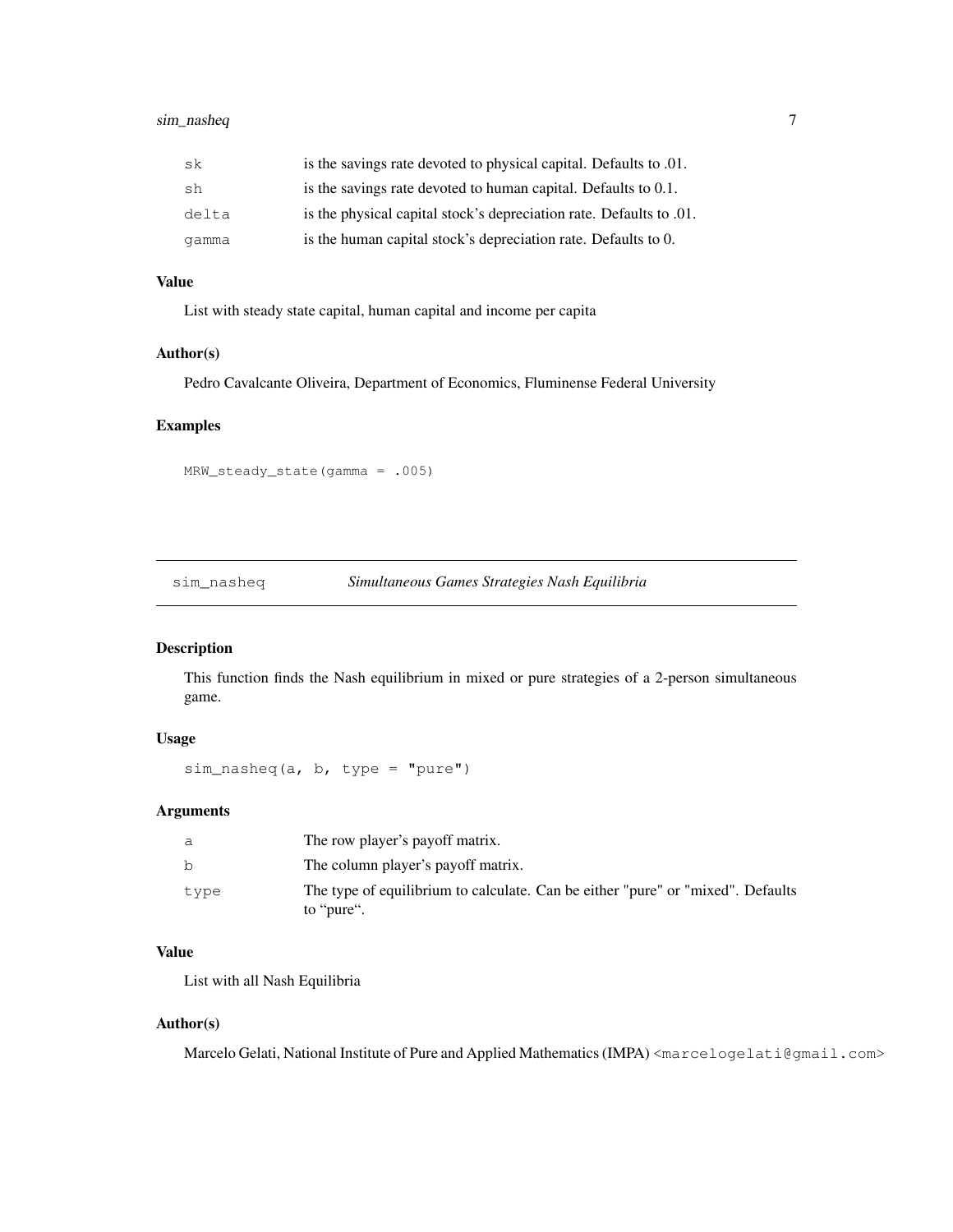## Examples

```
a = matrix(c(-8, -10, 0, -1), nrow = 2)b = matrix(c(-8, 0, -10, -1), nrow = 2)sim_nasheq(a, b)
sim_nasheq(a, b, "mixed")
```
solow\_steady\_state *Solow Growth Model Steady State*

#### Description

This function computes steady state income and capital per worker given relevant parameters according to Solow-Swan Model.

## Usage

solow\_steady\_state(n =  $0.01$ , g =  $0.01$ , alpha =  $0.5$ , s =  $0.01$ ,  $delta = 0.01$ 

#### Arguments

| n     | is population growth rate. Defaults to .01.                |
|-------|------------------------------------------------------------|
|       | is the technological growth rate. Defaults to .01.         |
| alpha | is capital-output elasticity. Defaults to .5.              |
|       | is the savings rate. Defaults to .01.                      |
| delta | is the capital stock's depreciation rate. Defaults to .01. |

## Value

List with steady state capital and income per capita

## Author(s)

Pedro Cavalcante Oliveira, Department of Economics, Fluminense Federal University

```
solow_steady_state()
```